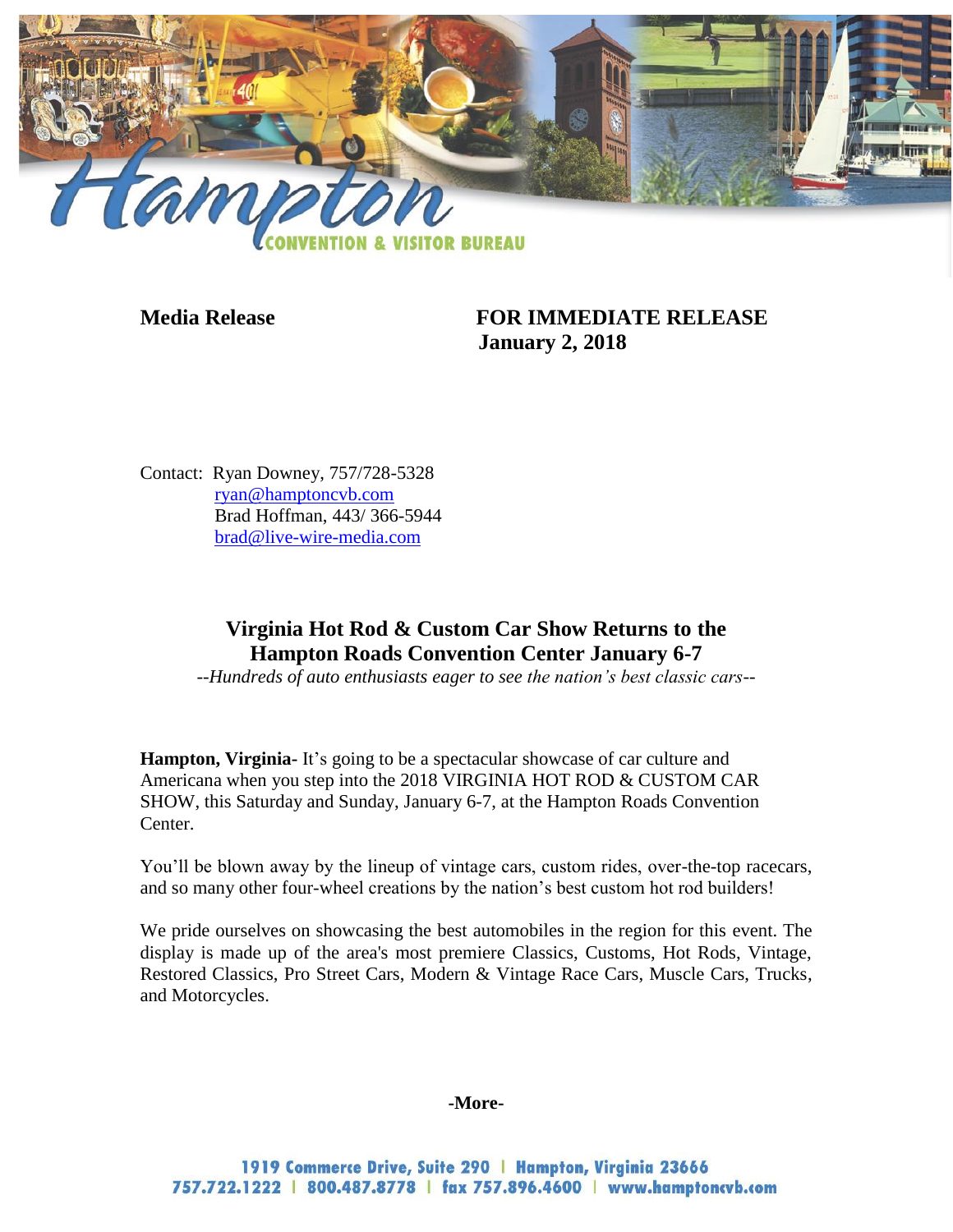## **Virginia Hot Rod & Custom Car Show Returns to the Hampton Roads Convention Center January 6-7- Page 2**

### **Entertainment for the weekend is as follows:**

– Come meet DAN SHORT, star of the FANTOMWORKS show on VELOCITY CHANNEL, on Saturday from 11 am - 1 pm. He will be doing meet-and-greets in the Hall's Automotive booth. Come talk cars with Dan and get a selfie! *Sponsored by Hall's Auto Glass.* 

– THE MEMORIES band will be playing both days, rocking the classic hits of the 1950s, 60s, and 70s. DJ ROCKIN' ROD will be spinning tunes!

– Can't miss the PIN-UP GIRL CONTEST on Saturday! You can enter on-site in your best pin-up girl attire. Free to enter! Cash prize! Registration at the stage is 2:30 p.m., and the contest runs from 3-4 p.m. *Sponsored by Bay City Classics.*

– In the KIDS ZONE, your little ones can design their own Hot Rod!

Grab your friends and family and enjoy an amazing showcase of the hot rod culture. CUSTOM BUILDERS, manufacturers, and regional and national car clubs will be on hand. VENDORS will be showcasing products and services.

The 5th annual Virginia Hot Rod & Custom Car Show is made possible by the support of Virginia's enthusiastic car clubs. Don't miss the region's premier indoor custom automotive event! Space is limited, you must pre-register to attend.

###

## **HOURS**

Saturday 10 am - 8 pm, Sunday 10 am - 6 pm

## **TICKETS**

\$12 General admission \$10 senior citizens and military \$8 kids 8-12 age Free to kids ages 7 & under

### **SCHEDULE OF EVENTS**

Friday - Set Up Day - 9am - 8pm: Vendor Load-In and Car Packet Pick-up Packet Pick-up on location at Hampton Convention Center, Hampton Virginia

### **-More-**